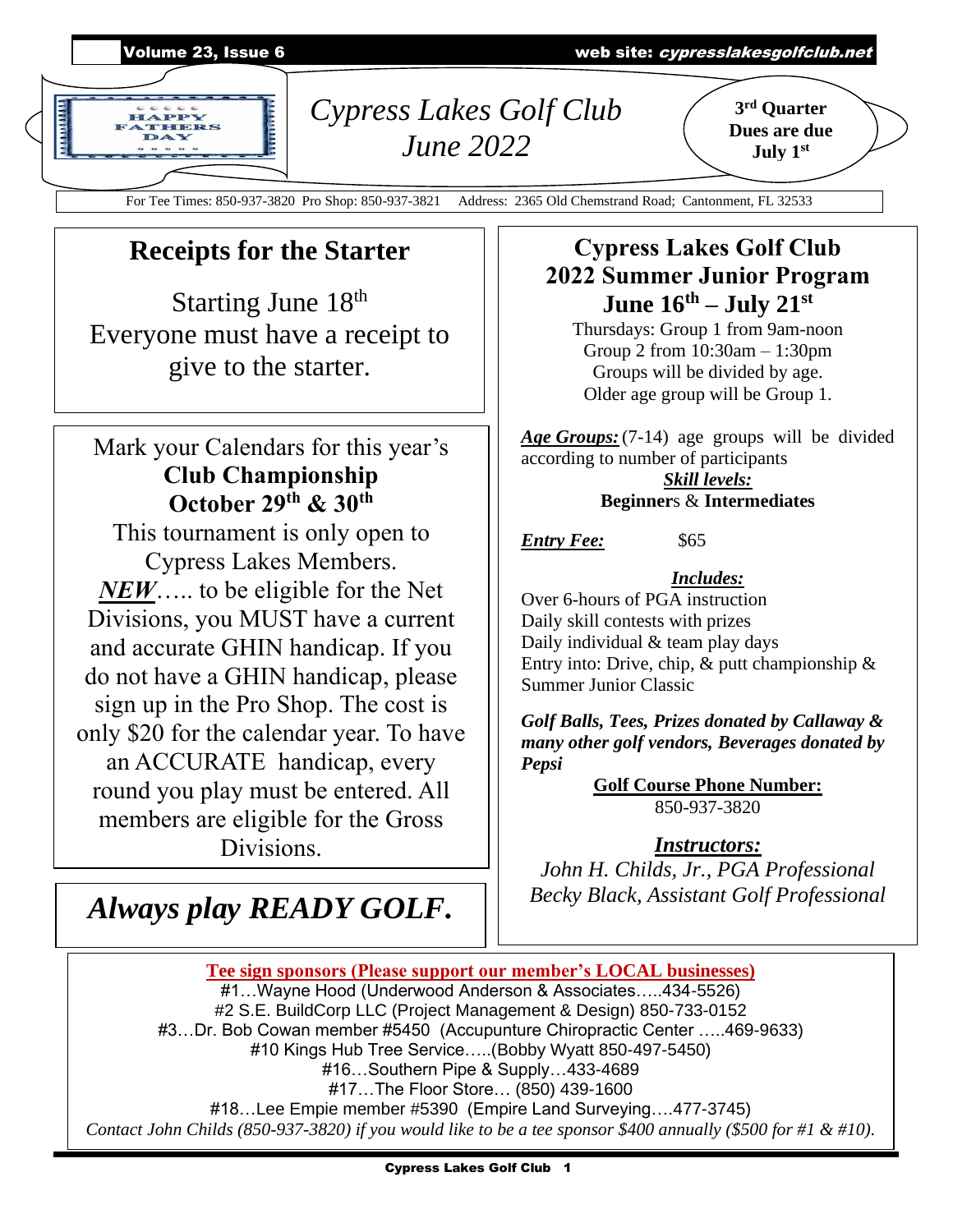*Message from the General Manager & Head Golf Professional: John H. Childs, Jr. [johnchilds@cypresslakesgolfclub.net](mailto:johnchilds@cypresslakesgolfclub.net)* Ì

## **Congratulations to the " Sharks"**

For winning this year's Spring Junior Golf League with a 4-match total of (773). This is a High School Prep League that is modeled after High School matches. Five person teams taking the best four of five 9-hole scores. They did it coming from behind in the final round. Lilly Day and Leland Rains had their personal bests, each shooting 43 in that final round. The team was led by Baylor Touchstone with a 4-match total of (188).

The League Medalist was Talia Smith (179).

#### **Sharks (773):**

Baylor Touchstone (188) Lilly Day (190) Leland Rains (199) Landon Ray (199) Walter Wilheim (215)

#### **Mavericks (782):**

Talia Smith (179) Ethan Conner (190) Jackson Caddell (191) Bennett Webb (221) Colton Eden (235)



## *A word from your Golf Course Superintendent: Andy Woolston*

[andywoolston@cypresslakesgolfclub.net](mailto:andywoolston@cypresslakesgolfclub.net)

 Another summer is here and it's time to grow grass. By the middle of this month the bermuda grass should be filling in much better on our tees and greens. We will try to speed this up by verticutting and topdressing. Thank you for your support as we do our best to make Cypress Lakes a fun place to play golf.

 **Please remember that carts are always to be kept on paths around tees and greens.** When we are "Cart path only", where there are no cart paths, select a rough and stay on it for the entire hole. Do not cross the fairway. Thank you.

## **Tip of the month**

Keep yourself and your turf hydrated, treat for summer annual weeds, and keep your mower blade sharp.

## **Upcoming Maintenance**:

Green verticutting and top dressing Monday & Tuesday June  $6^{th}$  &7<sup>th</sup> Back 9 on the  $7<sup>th</sup>$ Front 9 on the  $8<sup>th</sup>$ 

### *Rule of the Month*

### **Know our Local Rules:**

On or over the entrance road, even if the ball comes to rest on the golf course is Out of Bounds. (Holes: #10, #11, #15)

Annual Tee Sign Sponsorship

\$400.00 (Includes Professional Sign)

Contact John Childs for details johnchilds@cypresslakesgolfclub.net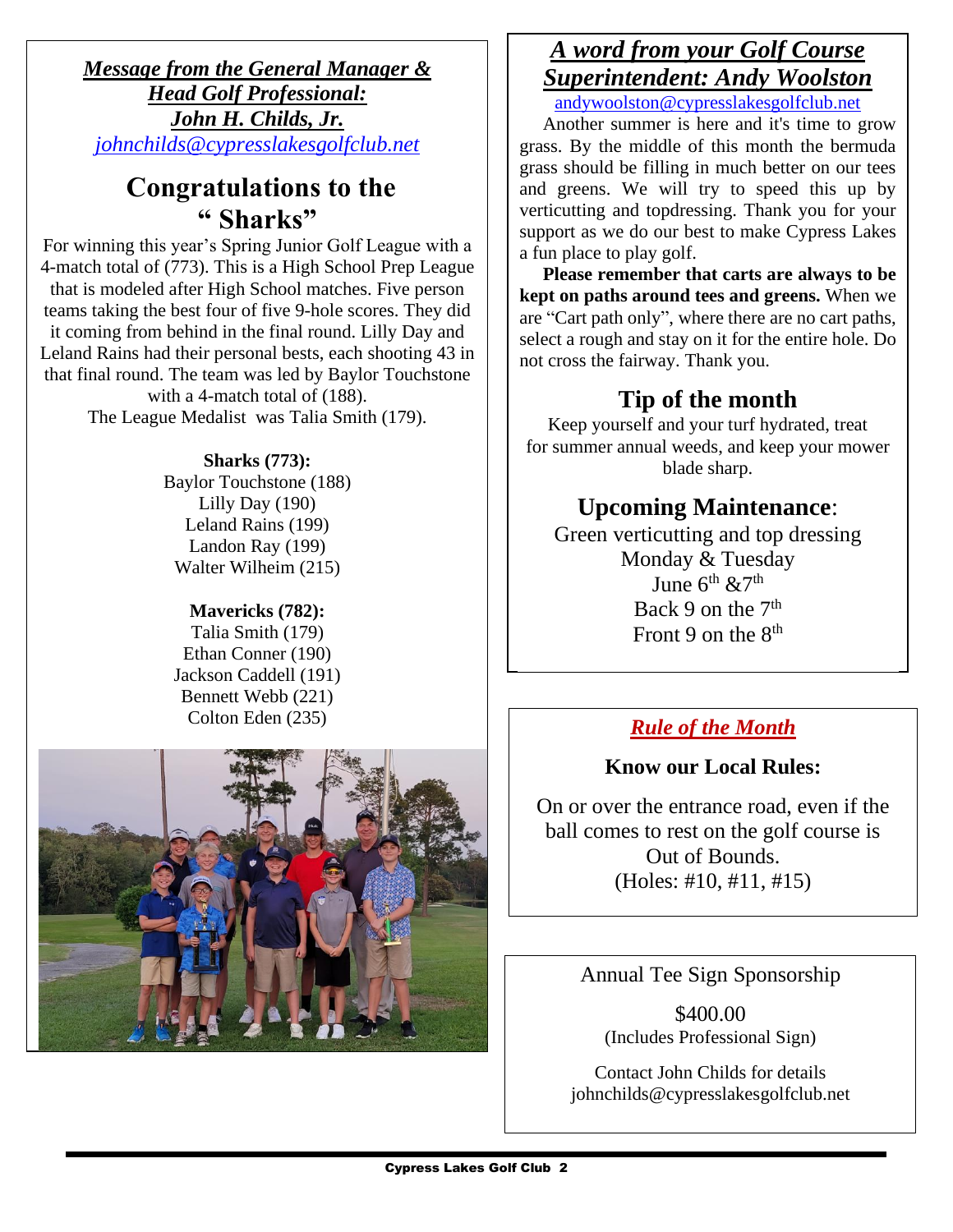#### *Pro Tip of the Month* (oldie but goodie) *It's that time of the year.*

 If your hands sweat a lot, you probably wear a glove. To prolong the life of your gloves and for better performance, alternate them between holes. Never wear a glove for two holes in a row. In this heat, I rotate 3 gloves during the round. The gloves dry out before rotated back in to play. Your gloves will last longer and perform better.

 DO NOT leave your clubs in your trunk during the summer. The trunks get so hot that it can ruin your grips and it could also loosen the heads of your clubs.

*Try these tips and I promise they will help your game.*  **Good Luck! John**

**Visit Our website: [www.cypresslakesgolfclub.net](http://www.cypresslakesgolfclub.net/) and you will find a library of past newsletters with monthly tips.**

**Good Luck! John**

#### $Thus day$ *Dogfight* **more????? Get a golf lesson**

May 5<sup>th</sup>…no dogfight May  $12^{th}$ ...Tom Buck  $+3$ May  $19^{th}$ ...John Buck  $+3$ May  $26^{\text{th}}$ … *Congratulations!!*

## *LGA Wednesday Play Day*

"Lemon Drop"

1 st Ann Gauldin, 2nd Paula Austin, 3rd Judy Watson "Modified Stableford" 1 st Libby O'Brien, 2nd Paula Austin, 3rd Ann Gauldin

#### **GPLGC Top Finishers**:

Overall Net Ava Rich Sr. Overall Low Net Ann Gauldin 2<sup>nd</sup> Gross Flight One Gay Landers 2<sup>nd</sup> Net Flight Three Sandy Cowling 2<sup>nd</sup> Net Flight Four Martha Maddox 2<sup>nd</sup> Gross Flight Five Bobby Fletcher

Don't forget **Father's Day June 19th** 

**Golf stuff is always a** good gift.

#### *Senior Golf Association Monthly Golf Tournament*

### **May Scramble**

 $1<sup>st</sup>$  (56.5) Alan Coleman, George Webb, Ava Rich  $2^{nd}$  (57.1) Dennis Durant, Larry Russell, Scott Mudge  $3^{rd}$  (57.9) Lynn Linton, Ray Bricking, Dana Weeden, Mike Mosley  $4^{\text{th}}$  (58.1) Dot Johnson, Dale Bain, Tony Warrington, Jerry Whatley  $5^{\text{th}}$  (58.5) Dan Smith, Jim Stuart, Don Hudson

*The next event will be: June 21st*

#### *Format: 4-Person Scramble* Sign up individually and we will pair you up. Men age 50-59 #2, Men age 60-69 #3 Men  $70 + #4$ , Women #4. Women 60+ #5

### **Officers:**

President: Dennis Durant Vice-President: Vacant Secretary/Treasurer: Milton Clark

## *Etiquette of the month*

Avoid dragging your feet and repair any imperfections on the green if you can without delaying play.